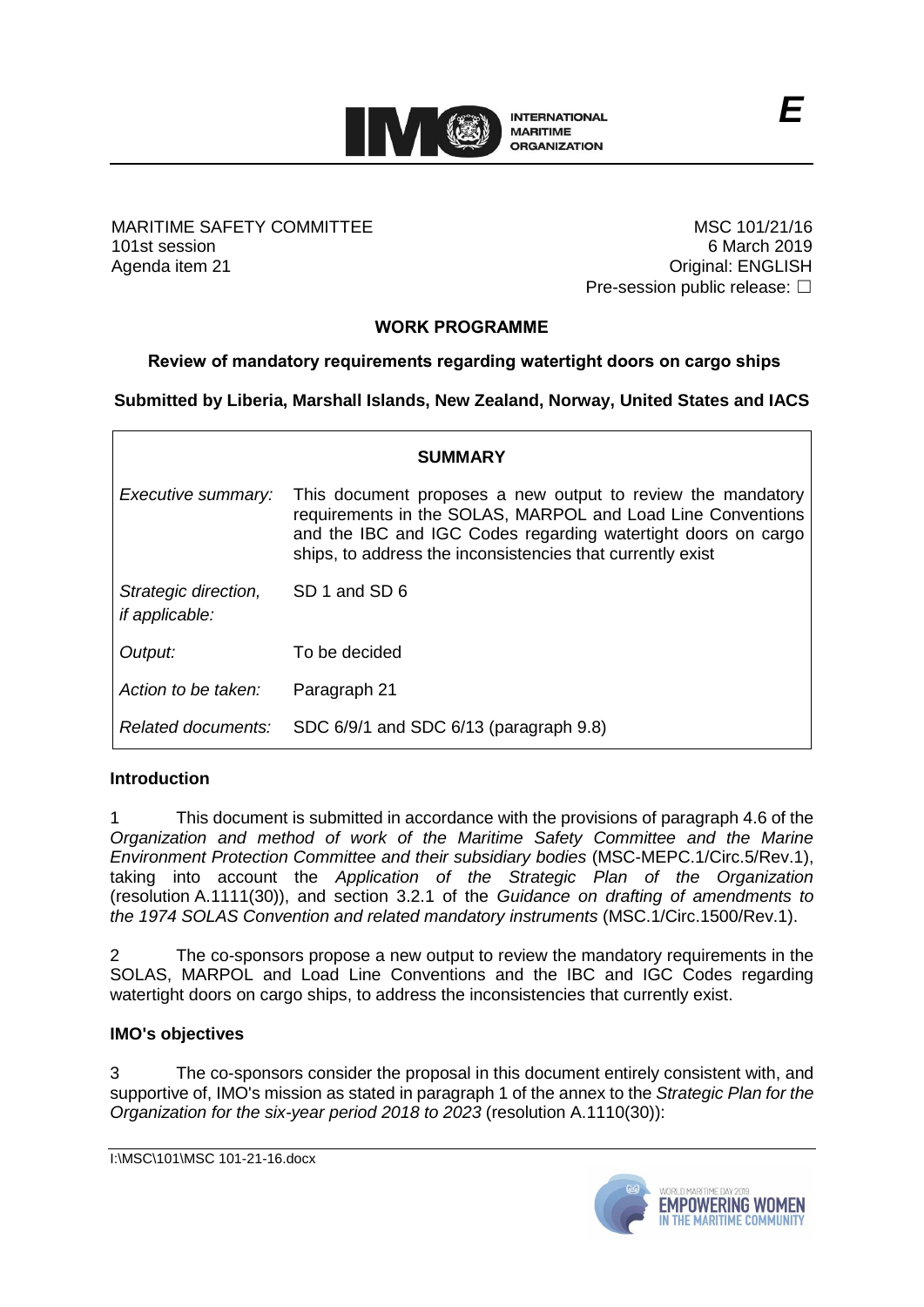.1 "The mission of the International Maritime Organization (IMO), as a United Nations specialized agency, is to promote safe, secure, environmentally sound, efficient and sustainable shipping through cooperation. This will be accomplished by adopting the highest practicable standards of maritime safety and security, efficiency of navigation and prevention and control of pollution from ships, as well as through consideration of the related legal matters and effective implementation of IMO instruments, with a view to their universal and uniform application."

4 This proposal is also understood to be consistent with IMO's strategic direction 1 (SD 1: Improve implementation) and strategic direction 6 (SD 6: Ensure regulatory effectiveness). In this regard, it is noted that:

- .1 "only through the entry into force of those instruments and the effective, efficient and consistent implementation and enforcement of their provisions can the full benefits from this extensive body of international law be realized" (resolution A.1110(30), annex, paragraph 13); and
- .2 "IMO instruments must continue to be globally implemented and applicable, and will continue to ensure a level playing field" (resolution A.1110(30), annex, paragraph 33).

## **Need**

5 SDC 6 considered document SDC 6/9/1 (IACS), which primarily invited the Sub-Committee to review Revision 1 of IACS UI SC156 on Doors in watertight bulkheads of cargo ships and passenger ships. The original version of this IACS UI have been used as the basis for the unified interpretations in MSC.1/Circ.1572 of the SOLAS requirements on Doors in watertight bulkheads of passenger ships and cargo ships.

6 However, paragraphs 8 to 10 of document SDC 6/9/1 advise the Sub-Committee as follows:

- .1 "8 During the development of Rev.1 of UI SC156, IACS noted that there appears to be some inconsistencies between the requirements in the SOLAS and MARPOL Conventions and International Convention on Load Lines 1966 (LL) regarding doors in watertight bulkheads. These are:
	- .1 the requirements related to hinged watertight doors are only clearly specified in SOLAS; and
	- .2 in SOLAS, the requirements for doors in watertight bulkheads vary according to the frequency of use of the doors, i.e. "Norm Closed", "Perm Closed", "Norm Open", "Used", etc. as shown in the table in the unified interpretation. However, the requirements in IMO instruments other than SOLAS are compatible with those in SOLAS for doors in watertight bulkheads to be used while at sea, which are described as "Used" in the table in the unified interpretation; and there are no requirements for doors, other than "Used" doors, in these other instruments.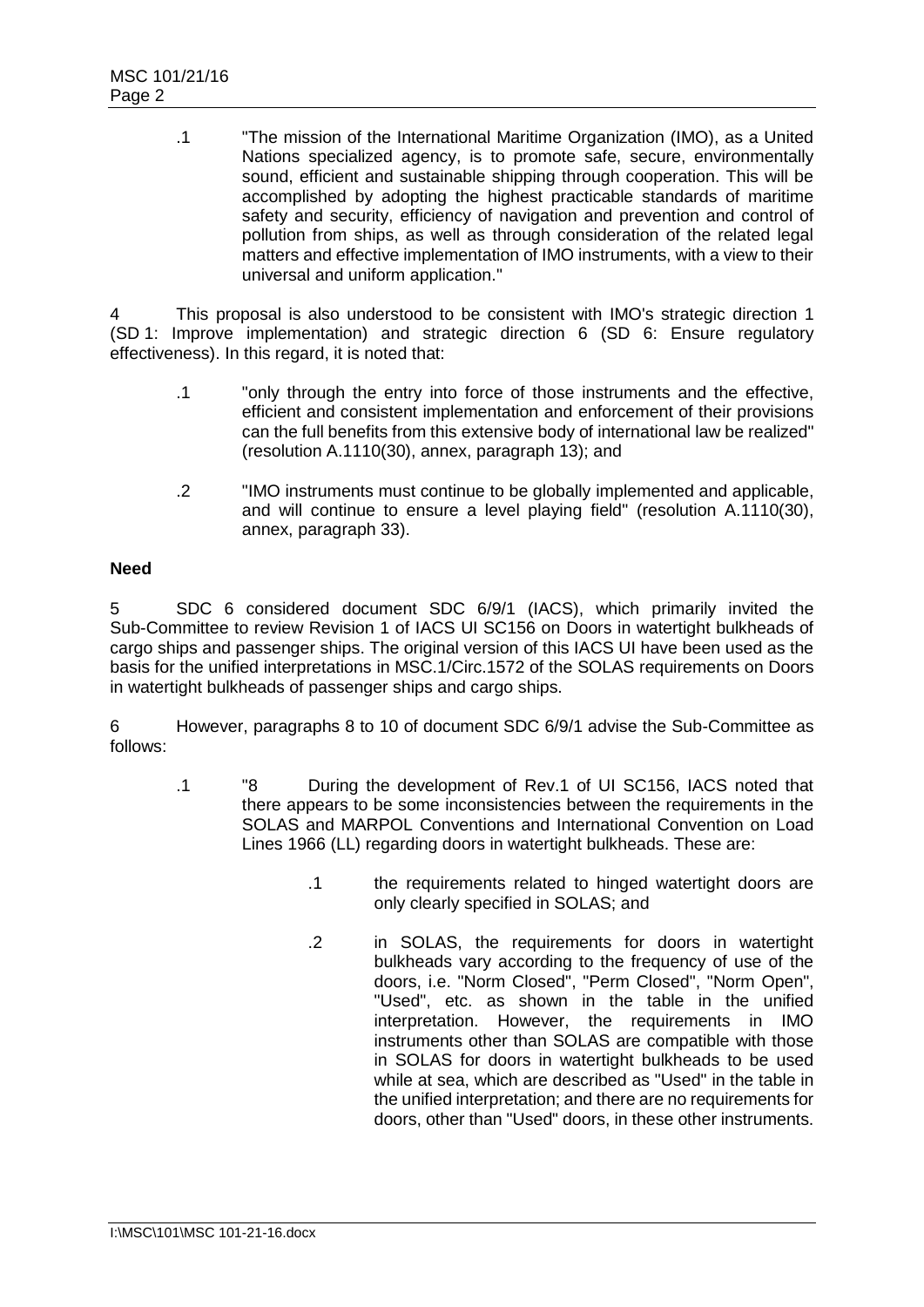9 Taking account of the comments in paragraph 8 above, IACS has reviewed the MARPOL Convention, the ICLL, and the IBC and IGC Codes in relation to the requirements therein for doors other than those defined as "used", such as hinged doors which are "permanently closed" and especially hinged doors which are "normally closed", etc. It is apparent that these types of doors are not clearly specified in these IMO instruments. IACS is of the view that it would be reasonable to consider such doors in accordance with the requirements in SOLAS, which have only recently been updated regarding the requirements for doors in watertight bulkheads.

10 IACS wishes to draw the attention of the Sub-Committee to issues discussed in paragraphs 8 and 9 above; and to propose that a discussion be initiated, with a view to improving the consistency of application of these requirements across all conventions and codes."

7 SDC 6 agreed that the proposal to remove the inconsistencies for requirements for doors in watertight bulkheads between SOLAS and other IMO instruments, including MARPOL, ICLL, and the IBC and IGC Codes, while supported in general, would require consideration by the Committee, in the form of a new output proposal (SDC 6/13, paragraph 9.8).

## **Analysis of the issue**

- 8 SOLAS regulations II-1/13-1.2 and 13-1.3 state:
	- .1 "2 Doors provided to ensure the watertight integrity of internal openings which are used while at sea are to be sliding watertight doors capable of being remotely closed from the bridge and are also to be operable locally from each side of the bulkhead. Indicators are to be provided at the control position showing whether the doors are open or closed, and an audible alarm is to be provided at the door closure. The power, control and indicators are to be operable in the event of main power failure. Particular attention is to be paid to minimizing the effect of control system failure. Each power-operated sliding watertight door shall be provided with an individual hand-operated mechanism. It shall be possible to open and close the door by hand at the door itself from both sides.

Access doors and access hatch covers normally closed at sea, intended to ensure the watertight integrity of internal openings, shall be provided with means of indication locally and on the bridge showing whether these doors or hatch covers are open or closed. A notice is to be affixed to each such door or hatch cover to the effect that it is not to be left open."

Thus, SOLAS requires watertight doors that are used while at sea to be of the sliding type; while watertight doors that are normally closed at sea are not required to be of the "sliding" type i.e. they may be "hinged" watertight doors.

- 9 Regulation 28.3.1 of MARPOL Annex I states:
	- .1 "3 Oil tankers shall be regarded as complying with the damage stability criteria if the following requirements are met:
		- .1 The final waterline, taking into account sinkage, heel and trim, shall be below the lower edge of any opening through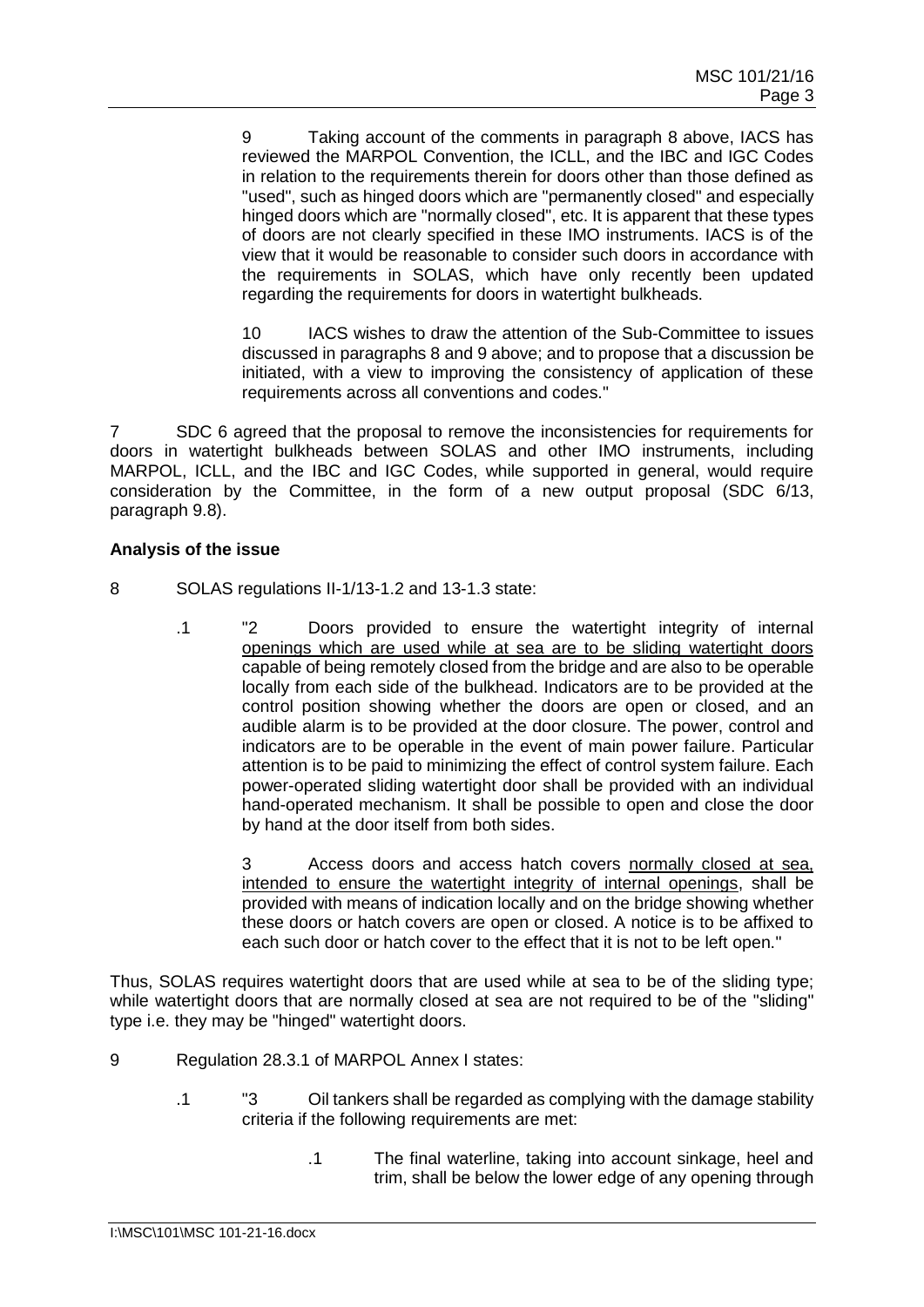which progressive flooding may take place. Such openings shall include air-pipes and those which are closed by means of weathertight doors or hatch covers and may exclude those openings closed by means of watertight manhole covers and flush scuttles, small watertight cargo tank hatch covers which maintain the high integrity of the deck, remotely operated watertight sliding doors, and sidescuttles of the non-opening type."

Thus, on oil tankers, MARPOL requires all watertight doors to be of the sliding type. The same requirements for watertight doors to be of the sliding type are to be found in paragraph 2.9.2.1 of the International Code for the Construction and Equipment of Ships carrying Dangerous Chemicals in Bulk (IBC Code) and paragraph 2.7.1.1 of the International Code for the Construction and Equipment of Ships Carrying Liquefied Gases in Bulk (IGC Code).

- 10 Regulation 27(13)(a) of the LL states:
	- .1 "(13) The condition of equilibrium after flooding shall be regarded as satisfactory provided:

(a) The final waterline after flooding, taking into account sinkage, heel and trim, is below the lower edge of any opening through which progressive downflooding may take place. Such openings shall include air pipes, ventilators (even if they comply with regulation 19(4)) and openings which are closed by means of weathertight doors (even if they comply with regulation 12) or hatch covers (even if they comply with regulation 16(1) through (5)), and may exclude those openings closed by means of manhole covers and flush scuttles (which comply with regulation 18), cargo hatch covers of the type described in regulation 27(2), remotely operated sliding watertight doors, and sidescuttles of the non-opening type (which comply with regulation 23). However, in the case of doors separating a main machinery space from a steering gear compartment, watertight doors may be of a hinged, quick-acting type kept closed at sea whilst not in use, provided also that the lower sill of such doors is above the summer load waterline."

Thus, LL requires watertight doors to be of the sliding type, except for doors separating a main machinery space from a steering gear compartment, when they may be of the hinged type.

11 Paragraphs 8 to 10 above demonstrate the lack of consistency in the mandatory requirements regarding watertight doors.

12 The co-sponsors consider that the practicability, feasibility and proportionality of the proposal are evident taking into account that the co-sponsors are aware that there is considerable uncertainty in the industry as to which of the requirements discussed in paragraphs 8 to 10 above are applicable or take precedence in the case that more than one of these instruments are applicable to a particular ship. While the outcome of the proposed review is feasible (it is possible and practical), the co-sponsors consider that it will also be practicable (it will easily be capable of being done). The proposal would also satisfy the test of proportionality in that this action would not exceed that which is necessary to achieve the overall objective of facilitating the safety of ships' crews and the global and consistent implementation of IMO-agreed requirements.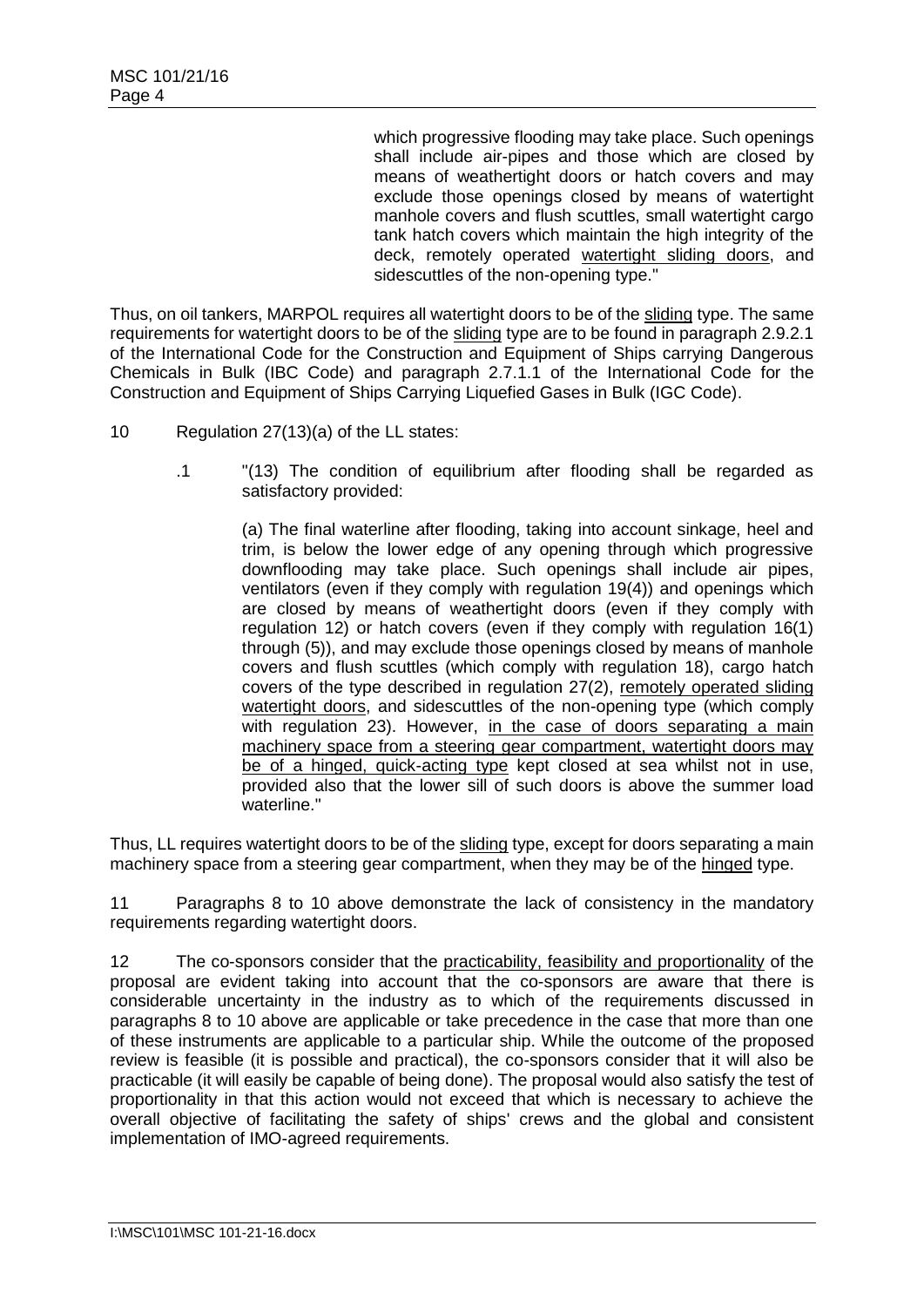#### **Analysis of implications**

13 It is intended that the outcome of the review, in the form of any necessary amendments to the mandatory requirements referred to in paragraphs 8 to 10 above, will provide a justified, reasoned and rational set of requirements regarding the fitting of watertight doors on cargo ships. It is proposed that any such amendments will apply to "new" ships constructed on or after the entry into force of the amendments. It is neither intended nor expected that there will be any significant additional costs to the industry as a consequence of the outcomes from this new output.

14 It is acknowledged that there will be a legislative and administrative burden to flag States in transposing the outcomes of this new output into national legislation and/or guidance to industry applicable to ships that fly their flags.

#### **Benefits**

15 The co-sponsors are of the view that the benefit of undertaking the work related to this new output will be the removal of the inconsistencies in the mandatory requirements relating to watertight doors on cargo ships, which will facilitate their global and consistent implementation and the intended objective of promoting the safety of ships and the lives of those who sail on them.

#### **Industry standards**

16 The co-sponsors are not aware of any internationally recognized standards, other than those IMO instruments referred to above, that exist, or are being developed, which are of relevance to the issues discussed above.

#### **Output**

17 The co-sponsors propose that the Committee endorses the following new output:

.1 "Review the mandatory requirements in the SOLAS, MARPOL and Load Line Conventions and the IBC and IGC Codes regarding watertight doors on cargo ships, to address the inconsistencies that currently exist".

18 Parts I and II of the check/monitoring sheet given in annex 2 to MSC.1/Circ.1500/Rev.1 has been completed and is provided in annex 1 of this document.

#### **Human element**

19 The checklist for considering "human element issues by IMO bodies" (MSC-MEPC.7/Circ.1) is set out in annex 2 of this document.

## **Urgency**

20 The co-sponsors recommend the proposed output should be included in the post biennial agenda of the Committee, with SDC as the associated organ, and should be completed in no more than two sessions.

#### **Action requested of the Committee**

21 The Committee is invited to consider the proposal above and decide as appropriate.

\*\*\*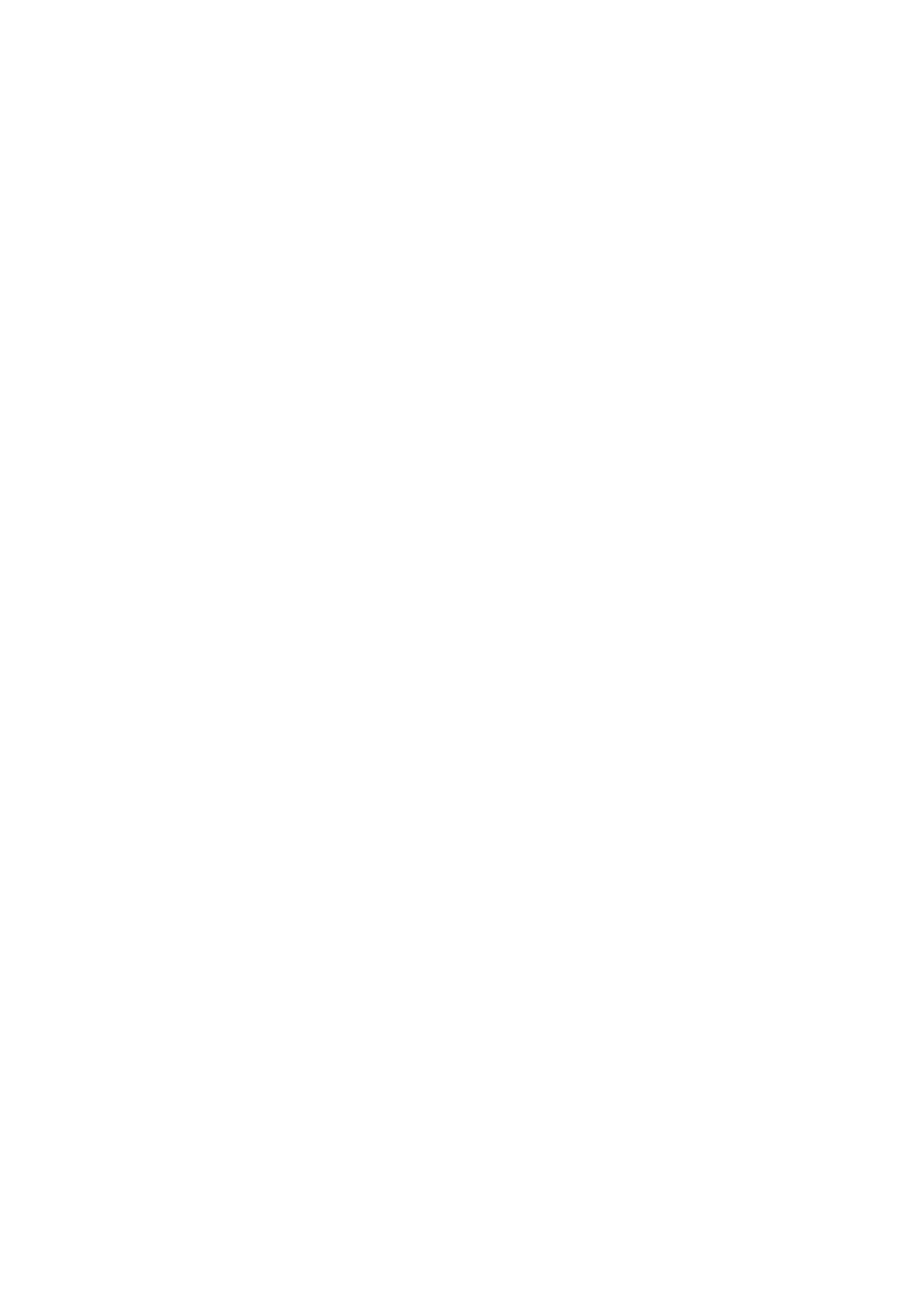## **ANNEX 1**

## **CHECKLIST FOR IDENTIFYING ADMINISTRATIVE REQUIREMENTS**

| 1. Notification and reporting?<br><b>NR</b><br>Yes<br>Reporting certain events before or after the event has taken place,<br>Start-up<br>$\Box$<br>e.g. notification of voyage, statistical reporting for IMO Members<br>Ongoing<br>$\Box$<br>2. Record keeping?<br><b>NR</b><br>Yes<br>Keeping statutory documents up to date, e.g. records of accidents,<br>Start-up<br>$\Box$<br>records of cargo, records of inspections, records of education<br>Ongoing<br>$\Box$<br>3. Publication and documentation?<br><b>NR</b><br>Yes<br>Producing documents for third parties, e.g. warning signs,<br>Start-up<br>П<br>registration displays, publication of results of testing<br>Ongoing<br>$\Box$<br>4. Permits or applications?<br>Yes<br><b>NR</b><br>Applying for and maintaining permission to operate, e.g. certificates,<br>Start-up<br>$\Box$<br>classification society costs<br>Ongoing<br>$\Box$<br>Yes<br>5. Other identified requirements?<br><b>NR</b><br>Start-up<br>$\Box$<br>As discussed in paragraphs 13 and 14 of this document.<br>Ongoing<br>$\Box$ | (A)<br>(B)<br>(C)                                                                                | If the answer to any of the questions below is YES, the Member State proposing an<br>output should provide supporting details on whether the requirements are likely to<br>involve start-up and/or ongoing costs. The Member State should also give a brief<br>description of the requirement and, if possible, provide recommendations for further<br>work, e.g. would it be possible to combine the activity with an existing requirement?<br>If the proposal for the output does not contain such an activity, answer NR<br>(Not required).<br>For any administrative requirement, full consideration should be given to electronic<br>means of fulfilling the requirement in order to alleviate administrative burdens. |  |  |  |  |
|------------------------------------------------------------------------------------------------------------------------------------------------------------------------------------------------------------------------------------------------------------------------------------------------------------------------------------------------------------------------------------------------------------------------------------------------------------------------------------------------------------------------------------------------------------------------------------------------------------------------------------------------------------------------------------------------------------------------------------------------------------------------------------------------------------------------------------------------------------------------------------------------------------------------------------------------------------------------------------------------------------------------------------------------------------------------|--------------------------------------------------------------------------------------------------|-----------------------------------------------------------------------------------------------------------------------------------------------------------------------------------------------------------------------------------------------------------------------------------------------------------------------------------------------------------------------------------------------------------------------------------------------------------------------------------------------------------------------------------------------------------------------------------------------------------------------------------------------------------------------------------------------------------------------------|--|--|--|--|
|                                                                                                                                                                                                                                                                                                                                                                                                                                                                                                                                                                                                                                                                                                                                                                                                                                                                                                                                                                                                                                                                        |                                                                                                  |                                                                                                                                                                                                                                                                                                                                                                                                                                                                                                                                                                                                                                                                                                                             |  |  |  |  |
|                                                                                                                                                                                                                                                                                                                                                                                                                                                                                                                                                                                                                                                                                                                                                                                                                                                                                                                                                                                                                                                                        |                                                                                                  |                                                                                                                                                                                                                                                                                                                                                                                                                                                                                                                                                                                                                                                                                                                             |  |  |  |  |
|                                                                                                                                                                                                                                                                                                                                                                                                                                                                                                                                                                                                                                                                                                                                                                                                                                                                                                                                                                                                                                                                        |                                                                                                  |                                                                                                                                                                                                                                                                                                                                                                                                                                                                                                                                                                                                                                                                                                                             |  |  |  |  |
|                                                                                                                                                                                                                                                                                                                                                                                                                                                                                                                                                                                                                                                                                                                                                                                                                                                                                                                                                                                                                                                                        |                                                                                                  |                                                                                                                                                                                                                                                                                                                                                                                                                                                                                                                                                                                                                                                                                                                             |  |  |  |  |
|                                                                                                                                                                                                                                                                                                                                                                                                                                                                                                                                                                                                                                                                                                                                                                                                                                                                                                                                                                                                                                                                        | Description of administrative requirement(s) and method of fulfilling it: (if the answer is yes) |                                                                                                                                                                                                                                                                                                                                                                                                                                                                                                                                                                                                                                                                                                                             |  |  |  |  |
|                                                                                                                                                                                                                                                                                                                                                                                                                                                                                                                                                                                                                                                                                                                                                                                                                                                                                                                                                                                                                                                                        |                                                                                                  |                                                                                                                                                                                                                                                                                                                                                                                                                                                                                                                                                                                                                                                                                                                             |  |  |  |  |
|                                                                                                                                                                                                                                                                                                                                                                                                                                                                                                                                                                                                                                                                                                                                                                                                                                                                                                                                                                                                                                                                        |                                                                                                  |                                                                                                                                                                                                                                                                                                                                                                                                                                                                                                                                                                                                                                                                                                                             |  |  |  |  |
|                                                                                                                                                                                                                                                                                                                                                                                                                                                                                                                                                                                                                                                                                                                                                                                                                                                                                                                                                                                                                                                                        |                                                                                                  |                                                                                                                                                                                                                                                                                                                                                                                                                                                                                                                                                                                                                                                                                                                             |  |  |  |  |
|                                                                                                                                                                                                                                                                                                                                                                                                                                                                                                                                                                                                                                                                                                                                                                                                                                                                                                                                                                                                                                                                        | Description of administrative requirement(s) and method of fulfilling it: (if the answer is yes) |                                                                                                                                                                                                                                                                                                                                                                                                                                                                                                                                                                                                                                                                                                                             |  |  |  |  |
|                                                                                                                                                                                                                                                                                                                                                                                                                                                                                                                                                                                                                                                                                                                                                                                                                                                                                                                                                                                                                                                                        |                                                                                                  |                                                                                                                                                                                                                                                                                                                                                                                                                                                                                                                                                                                                                                                                                                                             |  |  |  |  |
|                                                                                                                                                                                                                                                                                                                                                                                                                                                                                                                                                                                                                                                                                                                                                                                                                                                                                                                                                                                                                                                                        |                                                                                                  |                                                                                                                                                                                                                                                                                                                                                                                                                                                                                                                                                                                                                                                                                                                             |  |  |  |  |
|                                                                                                                                                                                                                                                                                                                                                                                                                                                                                                                                                                                                                                                                                                                                                                                                                                                                                                                                                                                                                                                                        |                                                                                                  |                                                                                                                                                                                                                                                                                                                                                                                                                                                                                                                                                                                                                                                                                                                             |  |  |  |  |
|                                                                                                                                                                                                                                                                                                                                                                                                                                                                                                                                                                                                                                                                                                                                                                                                                                                                                                                                                                                                                                                                        |                                                                                                  |                                                                                                                                                                                                                                                                                                                                                                                                                                                                                                                                                                                                                                                                                                                             |  |  |  |  |
|                                                                                                                                                                                                                                                                                                                                                                                                                                                                                                                                                                                                                                                                                                                                                                                                                                                                                                                                                                                                                                                                        | Description of administrative requirement(s) and method of fulfilling it: (if the answer is yes) |                                                                                                                                                                                                                                                                                                                                                                                                                                                                                                                                                                                                                                                                                                                             |  |  |  |  |
|                                                                                                                                                                                                                                                                                                                                                                                                                                                                                                                                                                                                                                                                                                                                                                                                                                                                                                                                                                                                                                                                        |                                                                                                  |                                                                                                                                                                                                                                                                                                                                                                                                                                                                                                                                                                                                                                                                                                                             |  |  |  |  |
|                                                                                                                                                                                                                                                                                                                                                                                                                                                                                                                                                                                                                                                                                                                                                                                                                                                                                                                                                                                                                                                                        |                                                                                                  |                                                                                                                                                                                                                                                                                                                                                                                                                                                                                                                                                                                                                                                                                                                             |  |  |  |  |
|                                                                                                                                                                                                                                                                                                                                                                                                                                                                                                                                                                                                                                                                                                                                                                                                                                                                                                                                                                                                                                                                        |                                                                                                  |                                                                                                                                                                                                                                                                                                                                                                                                                                                                                                                                                                                                                                                                                                                             |  |  |  |  |
|                                                                                                                                                                                                                                                                                                                                                                                                                                                                                                                                                                                                                                                                                                                                                                                                                                                                                                                                                                                                                                                                        | Description of administrative requirement(s) and method of fulfilling it: (if the answer is yes) |                                                                                                                                                                                                                                                                                                                                                                                                                                                                                                                                                                                                                                                                                                                             |  |  |  |  |
|                                                                                                                                                                                                                                                                                                                                                                                                                                                                                                                                                                                                                                                                                                                                                                                                                                                                                                                                                                                                                                                                        |                                                                                                  |                                                                                                                                                                                                                                                                                                                                                                                                                                                                                                                                                                                                                                                                                                                             |  |  |  |  |
|                                                                                                                                                                                                                                                                                                                                                                                                                                                                                                                                                                                                                                                                                                                                                                                                                                                                                                                                                                                                                                                                        |                                                                                                  |                                                                                                                                                                                                                                                                                                                                                                                                                                                                                                                                                                                                                                                                                                                             |  |  |  |  |
|                                                                                                                                                                                                                                                                                                                                                                                                                                                                                                                                                                                                                                                                                                                                                                                                                                                                                                                                                                                                                                                                        |                                                                                                  |                                                                                                                                                                                                                                                                                                                                                                                                                                                                                                                                                                                                                                                                                                                             |  |  |  |  |

\*\*\*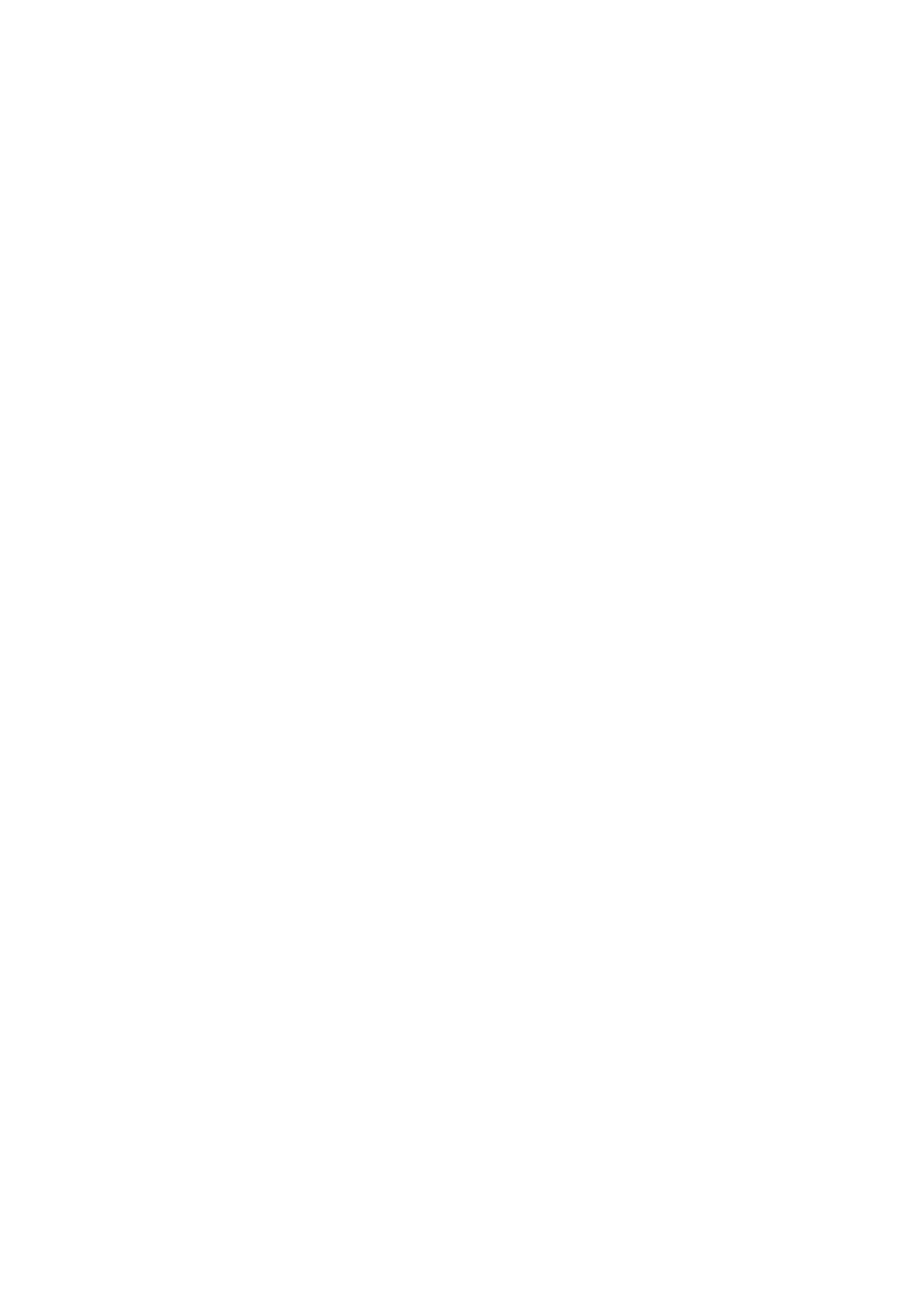## **ANNEX 2**

#### **PARTS I AND II OF THE CHECK/MONITORING SHEET FOR THE PROCESS OF AMENDING THE CONVENTION AND RELATED MANDATORY INSTRUMENTS (PROPOSAL/DEVELOPMENT) (MSC.1/CIRC.1500/REV.1)**

#### **Part I – Submitter of proposal (refer to section 3.2.1.1)\***

|    | Submitted by (Document Number and submitter) MSC 101/21/16 - Liberia, Marshall<br>Islands, New Zealand, Norway, United States and IACS |
|----|----------------------------------------------------------------------------------------------------------------------------------------|
| 2  | Meeting session MSC 101                                                                                                                |
| -3 | Date (date of submission) 5 March 2019                                                                                                 |

### **Part II – Details of proposed amendment(s) or new mandatory instrument (refer to sections 3.2.1.1 and 3.2.1.2)\***

| 1              | Strategic direction 1 and 6                                                                                                                                                                                                         |
|----------------|-------------------------------------------------------------------------------------------------------------------------------------------------------------------------------------------------------------------------------------|
| $\overline{2}$ | Title of the output Review the mandatory requirements in the SOLAS, MARPOL<br>and Load Line Conventions and the IBC and IGC Codes regarding watertight<br>doors on cargo ships, to address the inconsistencies that currently exist |
| 3              | Recommended type of amendments (MSC.1/Circ.1481) (delete as appropriate)                                                                                                                                                            |
|                | Four-year cycle of entry into force<br>exceptional circumstance                                                                                                                                                                     |
| 4              | Instruments intended for amendment (SOLAS, LSA Code, etc.) or developed (new<br>code, new version of a code, etc.) SOLAS, MARPOL, ICLL, IBC Code, IGC Code<br>(dependent on the outcome of the review)                              |
| 5              | Intended application (scope, size, type, tonnage/length<br>restriction,<br>service<br>(International/non-international), activity, etc.) Dependent on the outcome of the<br>review and which instruments need to be amended         |
| 6              | Application to new/existing ships New ships                                                                                                                                                                                         |
| 7              | Proposed coordinating sub-committee SDC Sub-Committee                                                                                                                                                                               |
| 8              | Anticipated supporting sub-committees None                                                                                                                                                                                          |
| 9              | Time scale for completion 2021                                                                                                                                                                                                      |
| 10             | Expected date(s) for entry into force and implementation/application 1 January 2024                                                                                                                                                 |
| 11             | Any relevant decision taken or instruction given by the Committee None                                                                                                                                                              |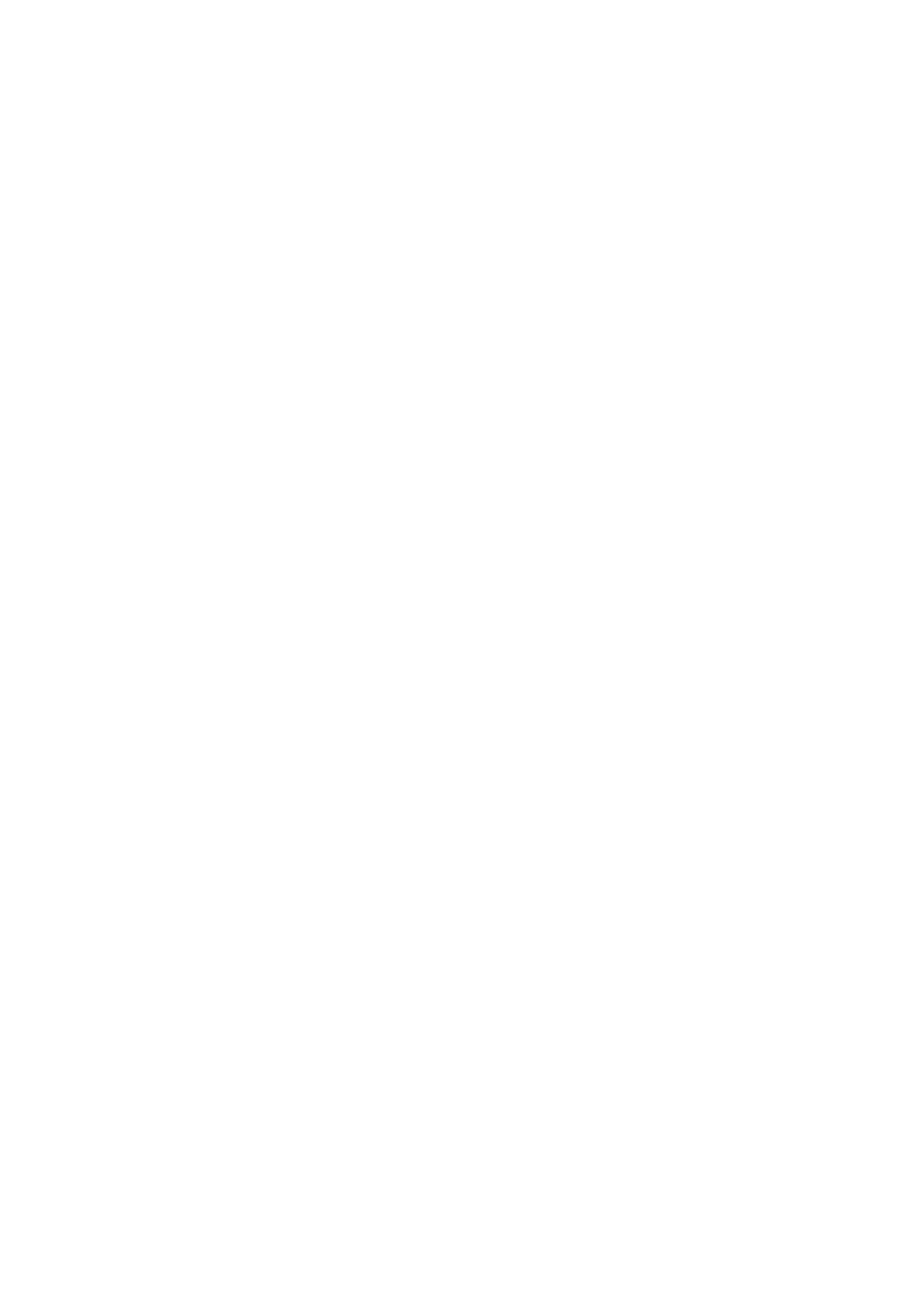## **ANNEX 3**

### **CHECKLIST FOR CONSIDERING HUMAN ELEMENT ISSUES BY IMO BODIES (MSC-MEPC.7/CIRC.1)**

#### **Instructions:**

If the answer to any of the questions below is:

(A) **YES,** the preparing body should provide supporting details and/or recommendation for further work.

(B) **NO,** the preparing body should make proper justification as to why human element issues were not considered.

(C) **NA** (Not Applicable) the preparing body should make proper justification as to why human element issues were not considered applicable.

**Subject Being Assessed:** (e.g. resolution, instrument, circular being considered)

## **SOLAS, MARPOL, ICLL, IBC Code, IGC Code (dependent on the outcome of the review)**

**Responsible Body:** (e.g. committee, sub-committee, working group, correspondence group, Member State)

#### **The Maritime Safety Committee and the SDC Sub-Committee**

| $\mathbf 1$ . | Was the human element considered during development or amendment<br>process related to this subject?                                               | <b>□Yes □No √NA</b> |
|---------------|----------------------------------------------------------------------------------------------------------------------------------------------------|---------------------|
| 2.            | Has input from seafarers or their proxies been solicited?                                                                                          | l⊐Yes ✓No ❑NA       |
| 3.            | Are the solutions proposed for the subject in agreement with existing<br>instruments? (Identify instruments considered in comments section)        | √Yes❑No❑NA          |
| 4.            | Have human element solutions been made as an alternative and/or in<br>conjunction with technical solutions?                                        | <b>□Yes √No □NA</b> |
| 5.            | Has human element guidance on the application and/or implementation of the<br>proposed solution been provided for the following:                   |                     |
|               | Administrations?<br>$\bullet$                                                                                                                      | □Yes□ No ✓NA        |
|               | Shipowners/managers?<br>$\bullet$                                                                                                                  | □Yes □No ✓NA        |
|               | Seafarers?<br>$\bullet$                                                                                                                            | <b>□Yes□No√NA</b>   |
|               | Surveyors?<br>$\bullet$                                                                                                                            | <b>□Yes □No √NA</b> |
| 6.            | At some point, before final adoption, has the solution been reviewed or $\sqrt{Y}$ es $\Box$ No $\Box$ NA<br>considered                            |                     |
| 7.            | Does the solution address safeguards to avoid single person errors?                                                                                | □Yes □No ✓NA        |
| 8.            | Does the solution address safeguards to avoid organizational errors?                                                                               | <b>□Yes □No√NA</b>  |
| 9.            | If the proposal is to be directed at seafarers, is the information in a form that<br>can be presented to and is easily understood by the seafarer? | <b>□YesONo</b> √NA  |
|               | 10. Have human element experts been consulted in development of the solution?                                                                      | <b>□Yes</b> □No√NA  |